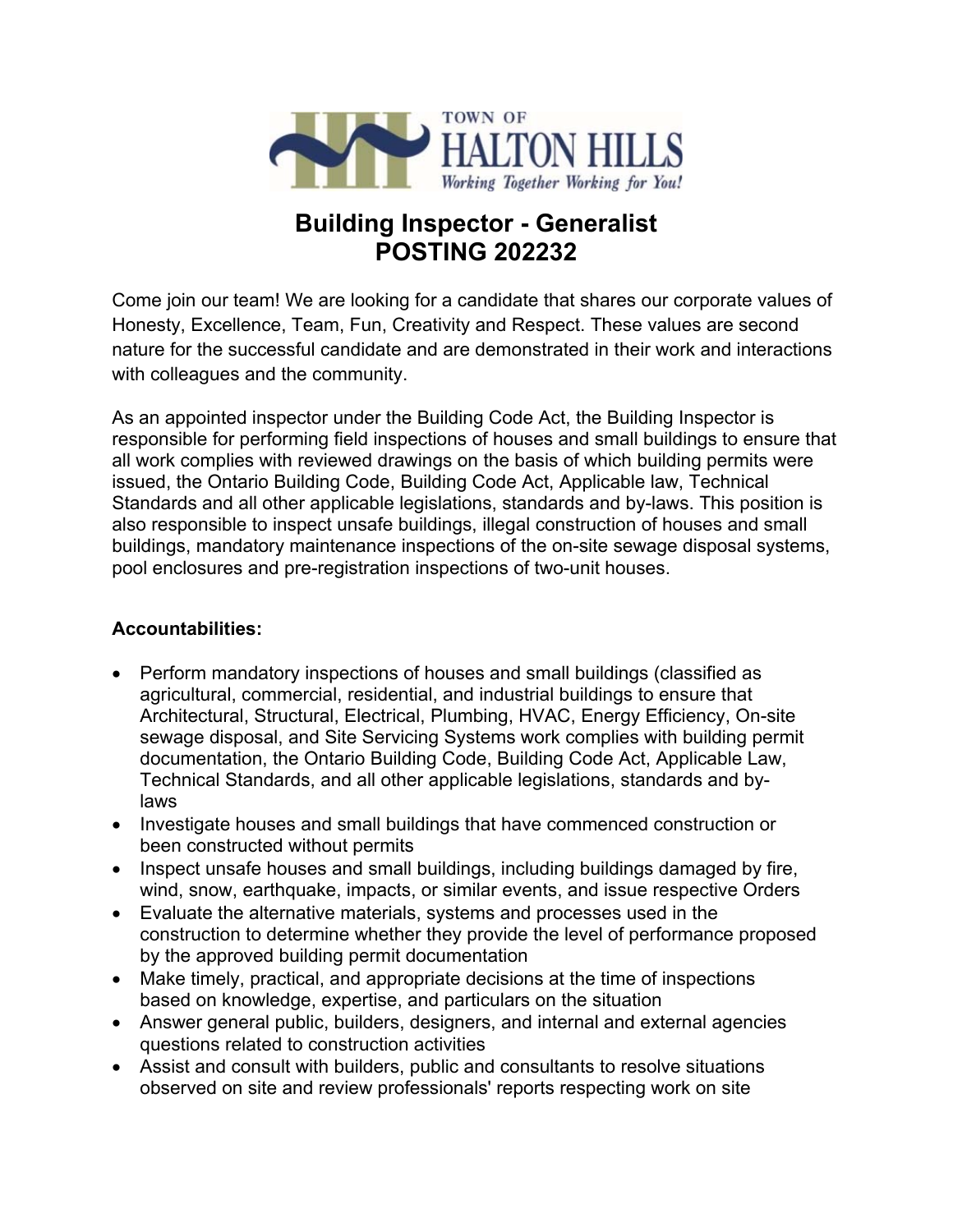- Produce legible, concise, complete, and accurate reports and maintain records of field inspections (using AMANDA and AMANDA Mobile)
- Prepare, issue and post Orders pursuant to the Building Code Act, prepare prosecution documents and attend Court in legal proceedings as a witness for the Town
- Inspect houses for compliance with the Two-Unit House Registration By-law
- Inspect new pool enclosures to ensure compliance with the Pool Enclosure permits
- Comply with all health and safety practices as it relates to the work, standard operating guidelines and the Occupation Health and Safety Act
- Perform all other job-related duties as directed

## **You possess:**

- Three years college diploma in civil or mechanical engineering at the technologist level
- Five years of experience in municipal building code enforcement and five years of construction site experience
- Successful completion of qualification exams and registration with the Ministry of Housing for the following categories: General Legal, House, Small Buildings, Building Structural, Plumbing House, Plumbing All Buildings, HVAC - House, Building Services, On-site Sewage Systems and Detection, Lighting & Power
- In-depth theoretical and practical knowledge of the Building Code Act and Architectural, Structural, Building Mechanical, Plumbing, On-site Sewage disposal, Electrical and Energy Efficiency requirements of Parts 1, 2, 5, 6, 7, 8, 9, 10, 11, and 12 the Ontario Building Code as they relate to houses and small buildings
- In depth knowledge of building materials, designs, processes, construction principles and all applicable standards
- Working knowledge of the Provincial Offences Act, the relevant sections of the Occupational Health and Safety Act and Regulations for Construction Projects
- In depth knowledge of the Building By-law, Pool Enclosure By-law and Two-Unit Houses Registration By-law
- Excellent organizational skills, attention to detail and the with ability to work well under pressure
- Proficiency in permit and inspection tracking software system AMANDA and AMANDA Mobile and Microsoft Office applications (Outlook, Word)
- Excellent interpersonal skills and the ability to work effectively in a team environment
- Customer service orientation and the ability to deal effectively with builders, consultants, and general public
- Good judgment and decision-making skills
- Excellent verbal and written communication skills, including record keeping and report writing
- Developed conflict resolution skills
- AATO and/or OCETT membership
- Certified Building Code Official (CBCO) Qualification